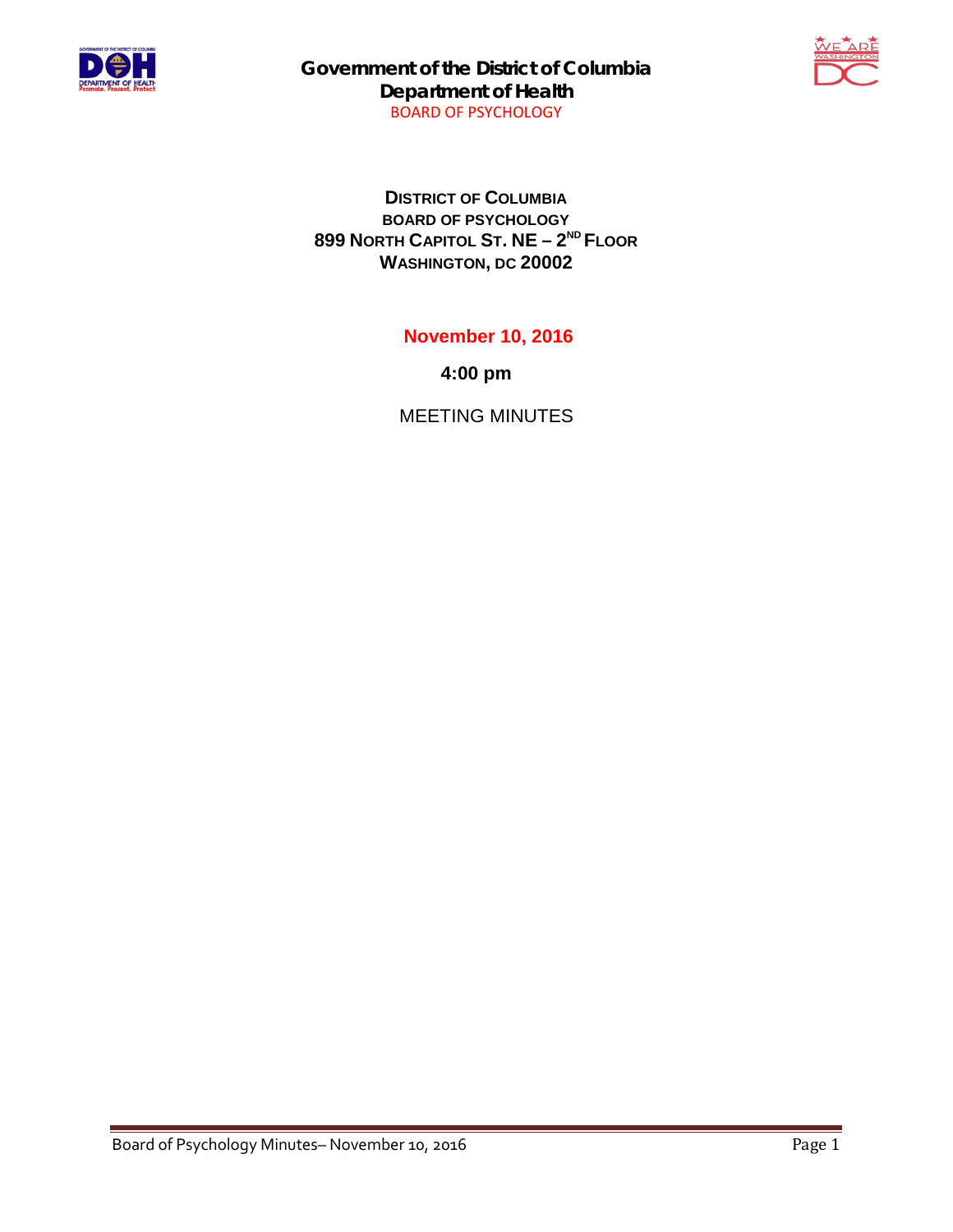



## **Call to Order:**

| Roll Call: 4:27pm                                                           |
|-----------------------------------------------------------------------------|
| Attendance:                                                                 |
| <b>Board Members:</b>                                                       |
| Anthony Jimenez, PhD - Interim Chairperson                                  |
| Teresa Grant, PhD- Board Member                                             |
| Eric Jones, PhD- Board Member                                               |
| <b>HRLA Staff</b>                                                           |
| Robin Jenkins, Executive Director<br>Panravee Vongjaroenrat, Board Attorney |
| Emilia Moran, Board Investigator                                            |
| Thelma Ofosu-Mensah, Health Licensing Specialist substituting for           |
| Fatima Abby                                                                 |
| <b>Visitors:</b>                                                            |
| Suzan Stafford, Psychologist                                                |
|                                                                             |
| <b>BOARD/DEPARTMENT'S REPORT</b>                                            |
|                                                                             |
| A. SENIOR DEPUTY DIRECTOR'S REPORT                                          |
| There was no report from Senior Deputy Director.                            |
|                                                                             |
| <b>B. EXECUTIVE DIRECTOR'S REPORT</b>                                       |
| Ms. Robin Jenkins, Executive Director, reported that all Board              |
| Members received a new key fob which gives them an access to                |
| enter the Department of Health building.                                    |
| C. BOARD ATTORNEY'S REPORT                                                  |
| Ms. Panravee Vongjaroenrat, Board Attorney, shared an article               |
| from the American Public Health Association regarding Veterans              |
| Health Administration and tele-mental health services. US                   |
| Department of Veterans Affairs has been training non-licensed               |
| individuals on this matter.                                                 |
|                                                                             |
| AAG Vongjaroenrat is also finalizing the draft language to                  |
| implementation the LGBT continuing education requirements.                  |
|                                                                             |
| D. CHAIRPERSON'S REPORT                                                     |
| Dr. Anthony Jimenez, Board Chair and Robin Jenkins attended                 |
| the Association of State & Provincial Psychology Boards on                  |
| October 19, 2016- October 23, 2016 in Baltimore, Maryland and               |
| discussed the following items:                                              |
| <b>EPPP PSYPACT</b>                                                         |
| Specialized licensure designations - two tracks (Health and                 |
| Applied)                                                                    |